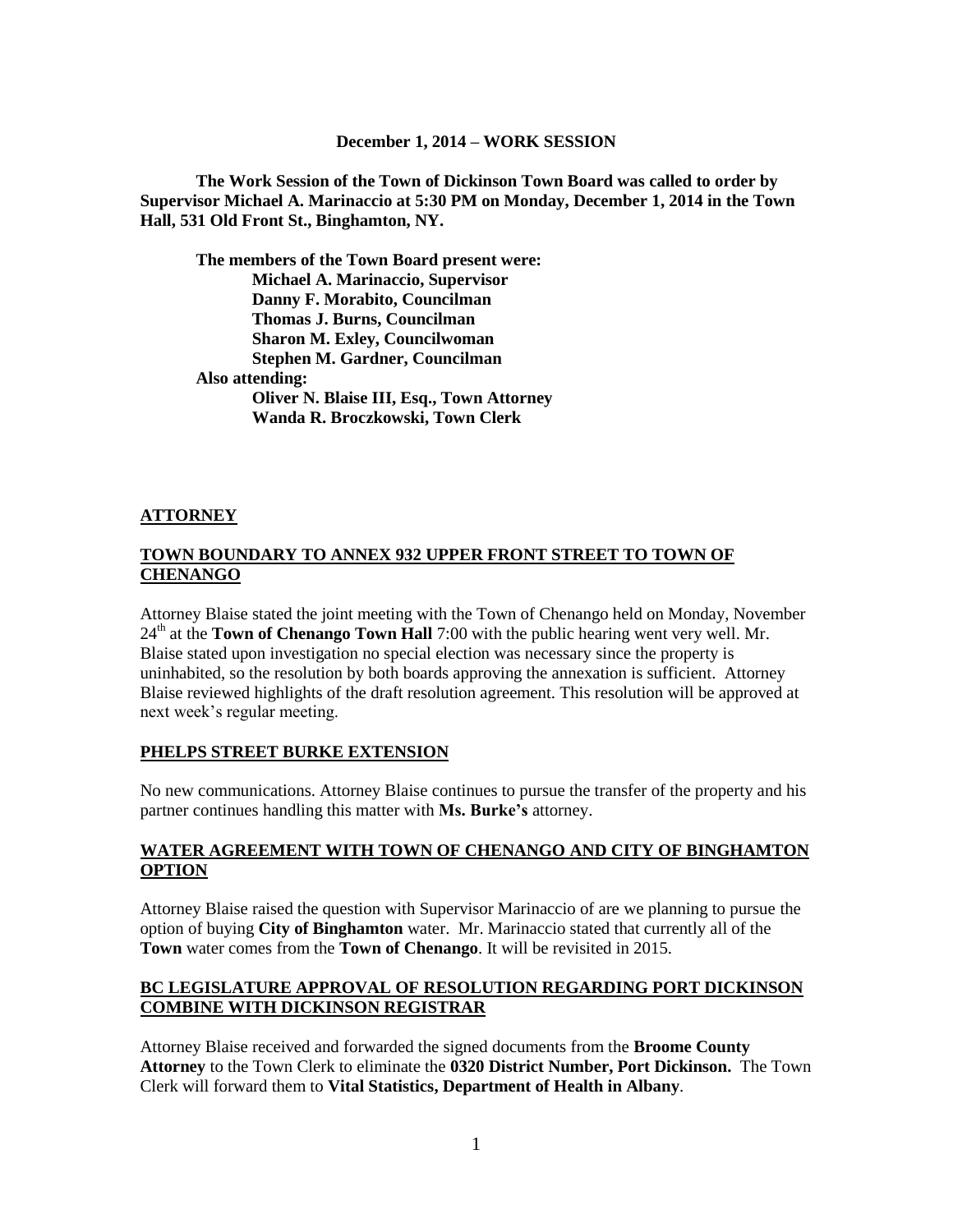# **BOCES COMMUNICATION TO CONTRACT FIRE SERVICE WITH PTFC**

Attorney Blaise sent a letter to the BOCES' attorney to consider request that BOCES consider contracting fire service with the Town to be rendered by the **Prospect Terrace Fire Department**.

# **CHAIR**

# **SENATOR LIBOUS GRANT**

Supervisor Marinaccio has not received any updates on the \$50,000 public works grant from Senator Libous's office.

### **NOISE BARRIERS**

Supervisor Marinaccio attended both of the two (2) **DOT** public informational sessions regarding future **Interstate 86** construction plan to install noise barriers along several streets in the Town. The meetings went well and the residents were pleased they are getting sound barriers in these areas.

### **PORT DICKINSON PUBLIC WORKS CONSOLIDATION TALKS CONTINUE**

Supervisor Marinaccio stated talks are ongoing and will continue for sometime between both the **Town** and **Village of Port Dickinson** regarding the town's potential takeover of the village's **Public Works Department.**

### **ORGANIZATIONAL RESOLUTION 2015**

Supervisor Marinaccio asked the board to review the 2015 appointments, meeting and holiday schedules and get back to Mr. Marinaccio with any questions. Councilman Morabito will be the Deputy Supervisor for 2015. The board will vote on this in January.

### **ASSOCIATION OF TOWNS MEETING**

Supervisor Marinaccio confirmed the next  $AOT$  meeting will be held December  $18<sup>th</sup>$  at My Uncle's Place where the 2015 slate of officers will be voted upon.

### **BROOME COUNTY TAX CAP MEETING REPORT OUT**

Supervisor Marinaccio will attend the meeting to be held at the county office on Wednesday, December  $3^{\text{rd}}$ , at 2:30.

# **HIGHWAY COMPLIMENTED ON ROAD SERVICE**

Supervisor Marinaccio reported he received complimentary calls from residents on the highway work after the recent snowstorm.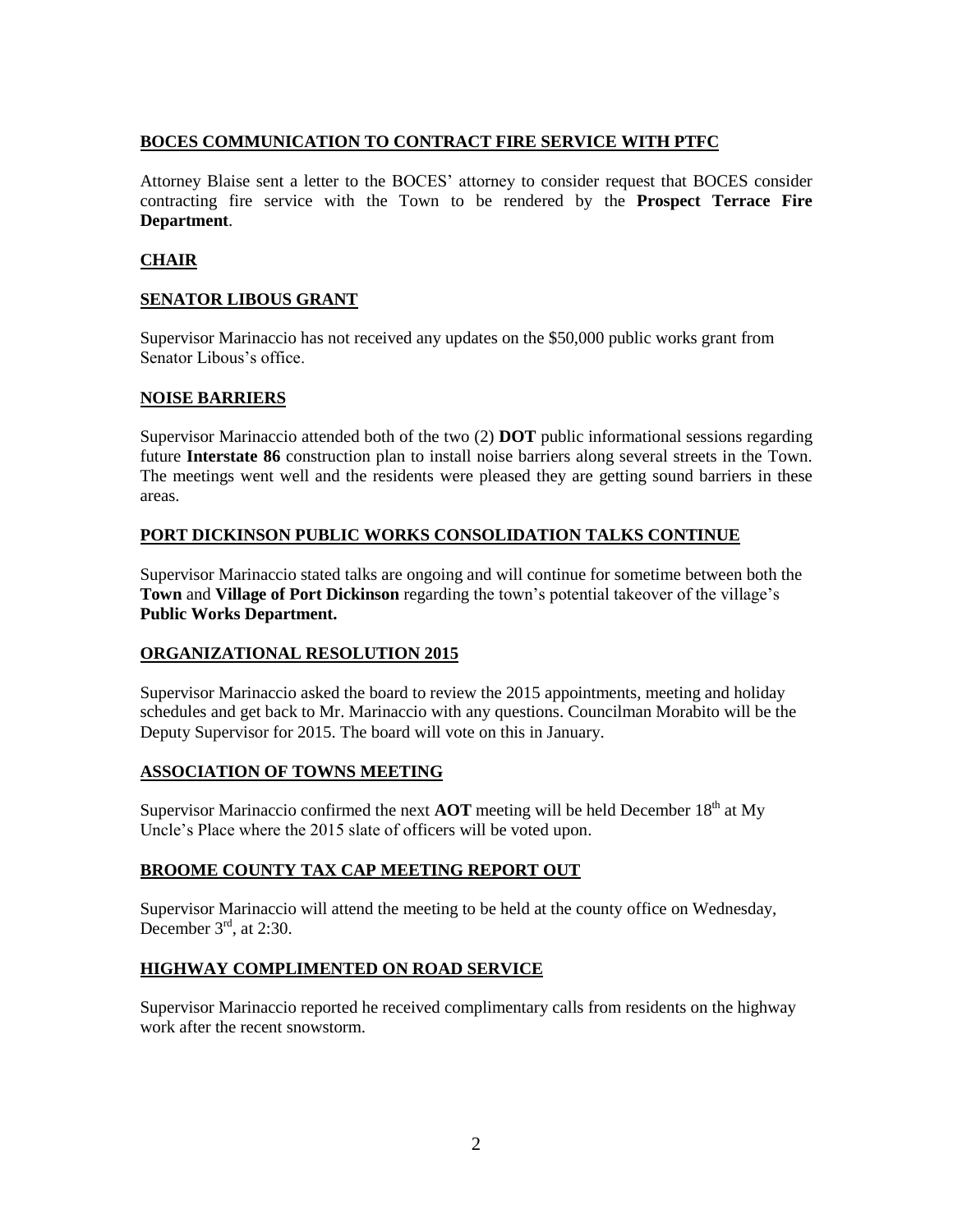# **COURT AUDIT COMPLETE**

Supervisor Marinaccio reported the internal self-audit of the court is complete. There were no issues but a few recommendations. The next office to be audited is Beverly's records. Come January 2015, the board will see monthly financial reports from the Town Clerk and the Court office. So far the auditor has been impressed with the fine work in the Town Clerks office, Court and administrative areas.

# **HEALTH AND SAFETY PRESENTATIONS IN FUTURE**

Amanda of the **Red Cross Citizens Preparedness** will present one session here. Village and the Fire Departments will conduct a safety presentation at later dates.

# **BROOME COUNTY SHERIFF ANNUAL PAYMENTS LETTER**

Supervisor Marinaccio received the annual letter from **Broome County Sheriff Harder** regarding changes in the **CPI** of 5.763 which has increased the annual payment over the years from \$25,000 to \$39,000. This is just the annual payment and does not include the per diem for housing out of area inmates. Currently numerous inmates are being boarded out and less are being taken in by the **BC Correctional Facility**. Once the proposed renovations are completed at the jail, this **CPI** will increase.

# **PUBLIC WORKS**

- 1. Mr. Kie reported trash hauler **Burt Adams** has been violating the hours of trash operations with pickups as early as 3:00AM. He is proposing Adams be brought into court. Numerous times, **PWC** Kie has spoken to Mr. Adams personally over these ongoing violations. Attorney Blaise will meet with Joel to address the noise ordinance violations to come up with a suggestion.
- 2. Mr. Lake, Engineer for the Town stated the **CMOM** smoke test will take place in the **Chenango Shores** area next.
- 3. **Public Works Commissioner Kie** had no update on the 400 Prospect Street demolition in preparation for the Microtel Hotel which will commence within the next week.
- 4. Mr. Kie stated there will be temporary redirecting of traffic of routes I81 South and 17 West traffic patterns heading towards the Oakdale Mall. It will be interesting to see how this almost mile long one lane detour will have an effect on traffic.
- 5. Yard waste pickup is done. Residents can bring any residue to the Highway Garage. Mr. Marinaccio admired him for offering this option.

# **CODE**

None.

# **ASSESSOR**

None.

**PLANNING AND ZONING BOARDS** None.